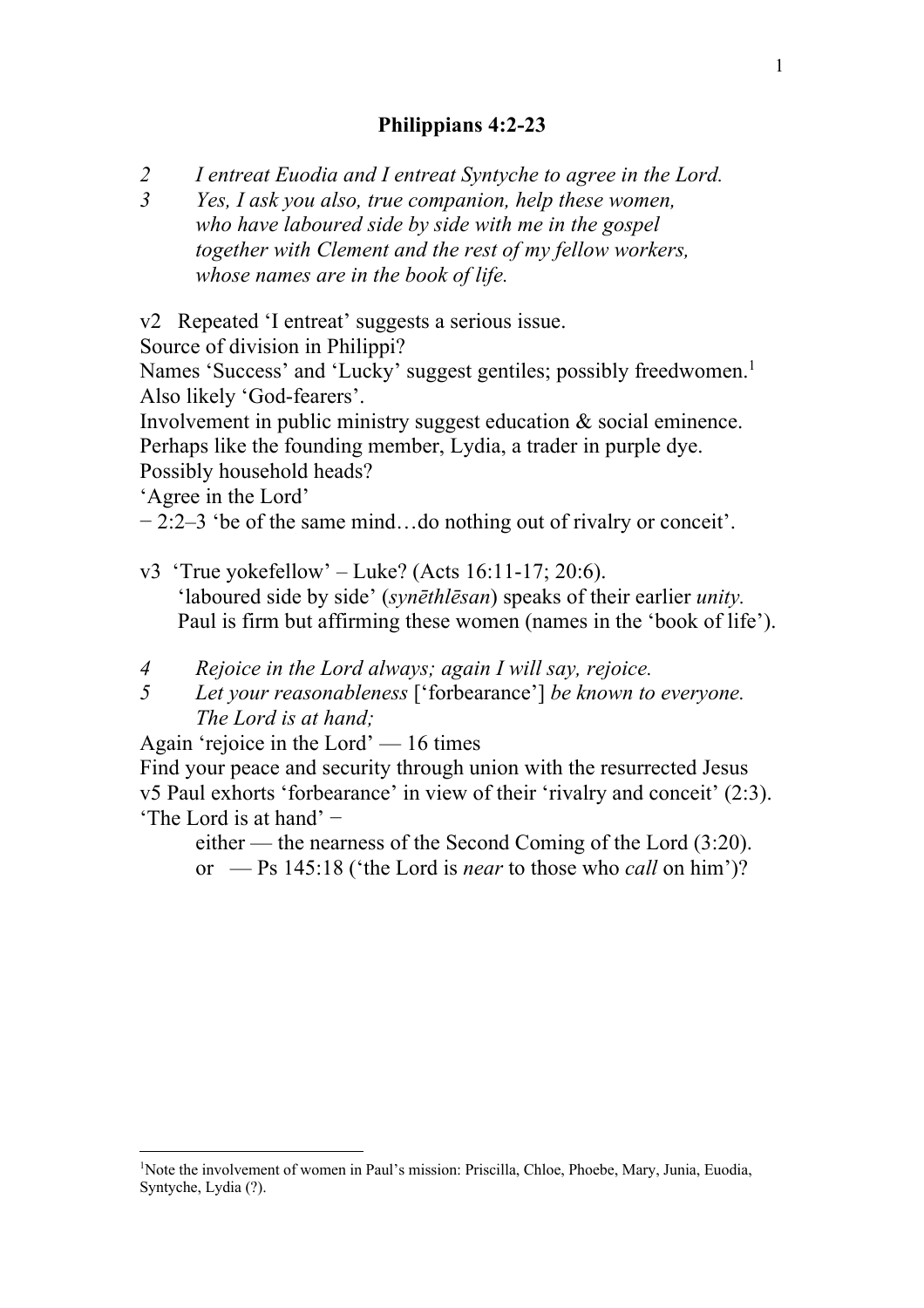- *6 do not be anxious about anything, but in everything by prayer and supplication with thanksgiving let your requests be made known to God.*
- *7 And the peace of God, which surpasses all understanding, will guard your hearts and your minds in Christ Jesus.*
- v6 'anxiety' means being torn apart − the troubles of life in the ancient world − churches were illegal associations; economic persecution 'prayer and supplication' rough synonyms 'thanksgiving' is fittingly offered before 'prayer and supplication' v7 'the peace *of* God' (issues from peace *with* God) − cannot be explained by rational means − stand as a vigilant sentry guarding our hearts

Our prayers may or may not be answered in the way we expect. But God's promise of his peace to the intercessor is absolute.

*8 Finally, brothers and sisters, whatever is true, whatever is honourable, whatever is just, whatever is pure, whatever is lovely, whatever is commendable, if there is any excellence, if there is anything worthy of praise, think about these things. 9 What you have learned and received and heard and seen in me —practice these things, and the God of peace will be with you.* Paul achieved the impact by a fivefold repetition of 'whatever is', followed by his twofold 'if there is any…', concluded by his own example and the promise of the divine presence.

The great cities like Philippi were culturally advanced, with welldesigned and carefully constructed public buildings. At the same time the wealthy and powerful kept the lower orders and slaves in their vice-like grip. Slaves who stepped out of line were crucified. People and animals were killed as public entertainment. Superstition was rife. Many people worshipped rocks, believed plants could be deities, owned sacred animals, accepted ritual castration and prostitution. Excessive drinking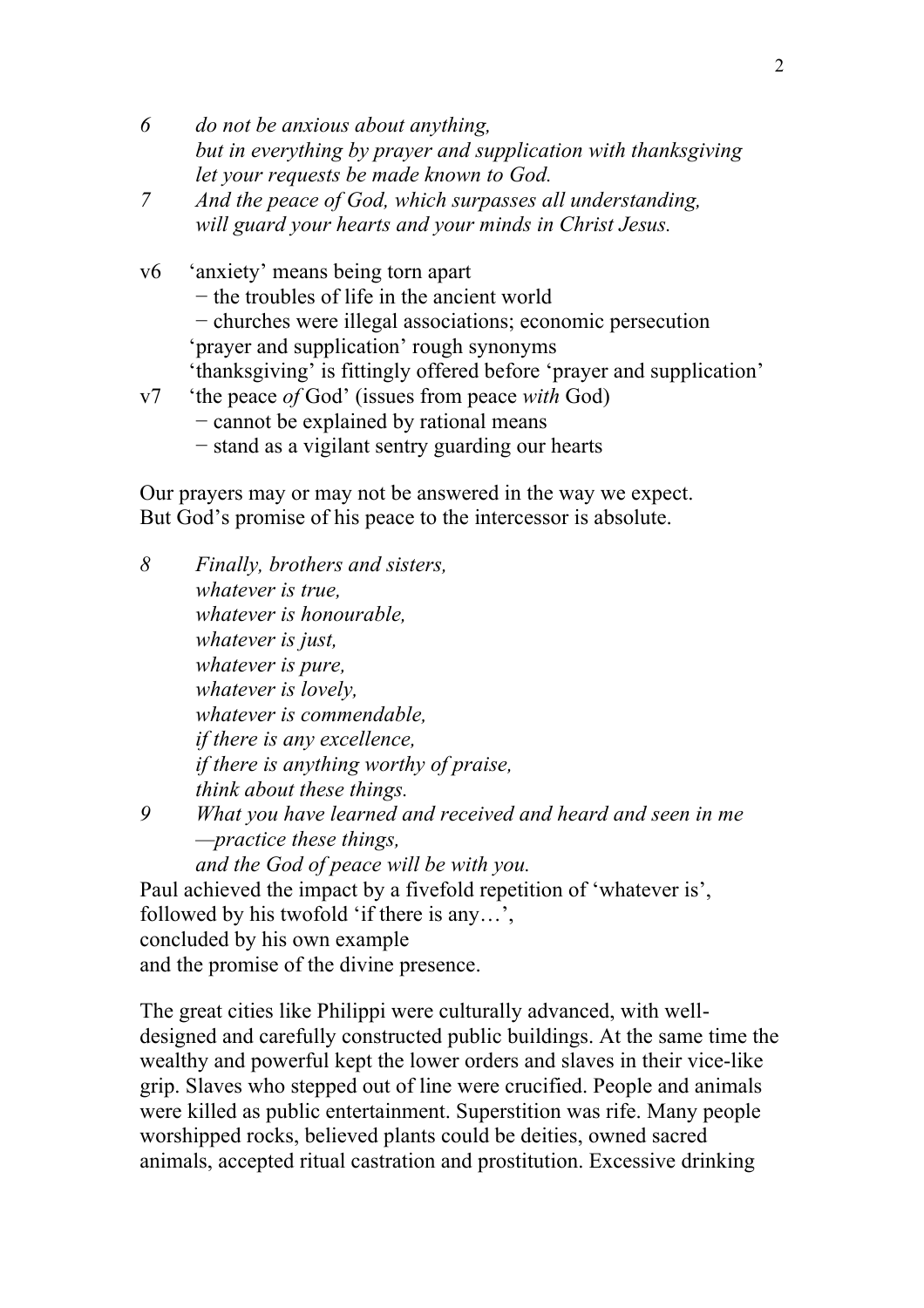was common place and it was believed that the gods spoke through the slurred speech of the inebriated. Paedophilia was common involving young males at symposia (drinking parties).

|                     | Inner, biblical values: whatever is true, honourable, just, pure          |
|---------------------|---------------------------------------------------------------------------|
|                     | External aesthetic values: whatever is <i>lovely</i> , <i>commendable</i> |
|                     | (based on moral discrimination)                                           |
|                     | <i>if there is any excellence</i>                                         |
|                     | <i>if there is anything worthy of praise</i>                              |
| Paul's exhortation: | think about these things                                                  |
|                     | <i>practice these things</i>                                              |

Take Paul as your template: *What you have learned and received and heard and seen in me do* (Paul was no grim Philistine)

This is the vocabulary as of a rabbi who invited his disciples to *learn* from the master, but also to *emulate* his total life. Let them recall not only his words but also what manner of man Paul was when present with them.

Paul's self-portrait is of a man whose mind was steeped in biblical values, but who could admire beautiful things and commend praiseworthy people.

Philippians 4:8-9 appears as the motto on the coat of arms of the BBC, which in turn inspired these words on the entrance of Broadcasting House.

*This Temple of the Arts and Muses is dedicated to Almighty God by the first Governors of Broadcasting House in the year 1931, Sir John Reith being Director-General. It is their prayer that good seed sown may bring forth a good harvest, that all things hostile to peace or purity may be banished from this house, and that the people, inclining their ear to whatsoever things are beautiful and honest and of good report, may tread the path of wisdom and uprightness.*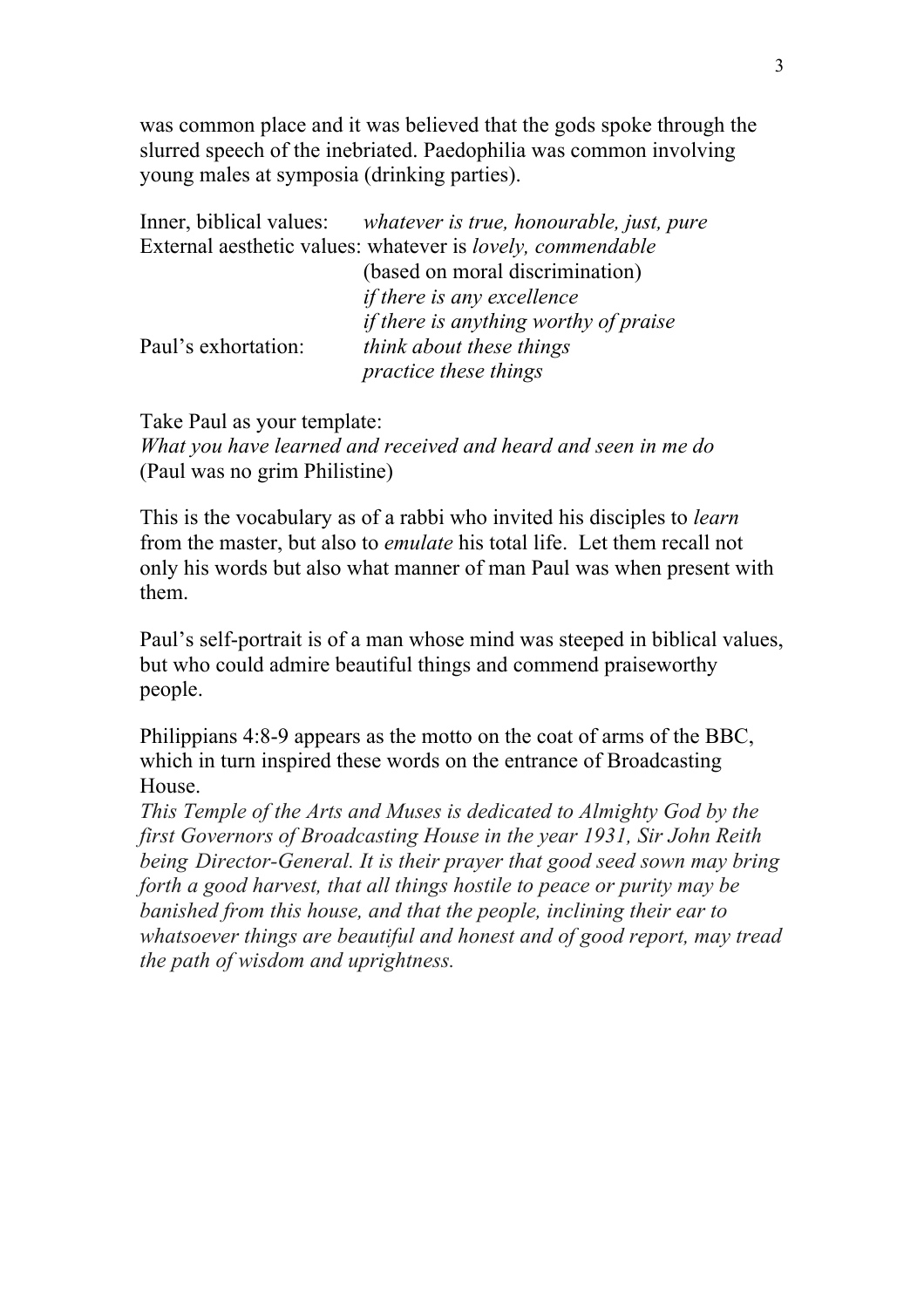## **The Secret of Contentment**

| 10 | I rejoiced in the Lord greatly                                |
|----|---------------------------------------------------------------|
|    | that now at length you have revived your concern for me.      |
|    | You were indeed concerned for me, but you had no opportunity. |

- *11 Not that I am speaking of being in need, for I have learned in whatever situation I am to be content.*
- *12 I know how to be brought low, and I know how to abound. In any and every circumstance, I have learned the secret of facing plenty and hunger, abundance and need.*

*13 I can do all things through him who strengthens me.* Christ strengthens us for life's challenges when we call upon him.

We are concerned about 'what the future holds' but we need to be reminded 'who holds the future'.

Paul the prisoner

Has **joy** in his heart because of his union with Christ Has the **peace** of God in his heart Knows the secret of **contentment**

*14 Yet it was kind of you to share my trouble.* 

*15 And you Philippians yourselves know that in the beginning of the gospel, when I left Macedonia, no church entered into partnership with me in giving and receiving, except you only.*

Paul declined payment when founding a church — tentmaker But expected that once established the church would pay the minister Paul was like a missionary supported by the Philippians

*16 Even in Thessalonica you sent me help for my needs once and again.*  Example of this partnership: at Thessalonica

*17 Not that I seek the gift, but I seek the fruit that increases to your credit* Not a request for money but exhortation to godliness.

*18 I have received full payment, and more. I am well supplied, having received from Epaphroditus the gifts you sent, a fragrant offering, a sacrifice acceptable and pleasing to God* They sent Epaphroditus as carer + money (to relieve Timothy?)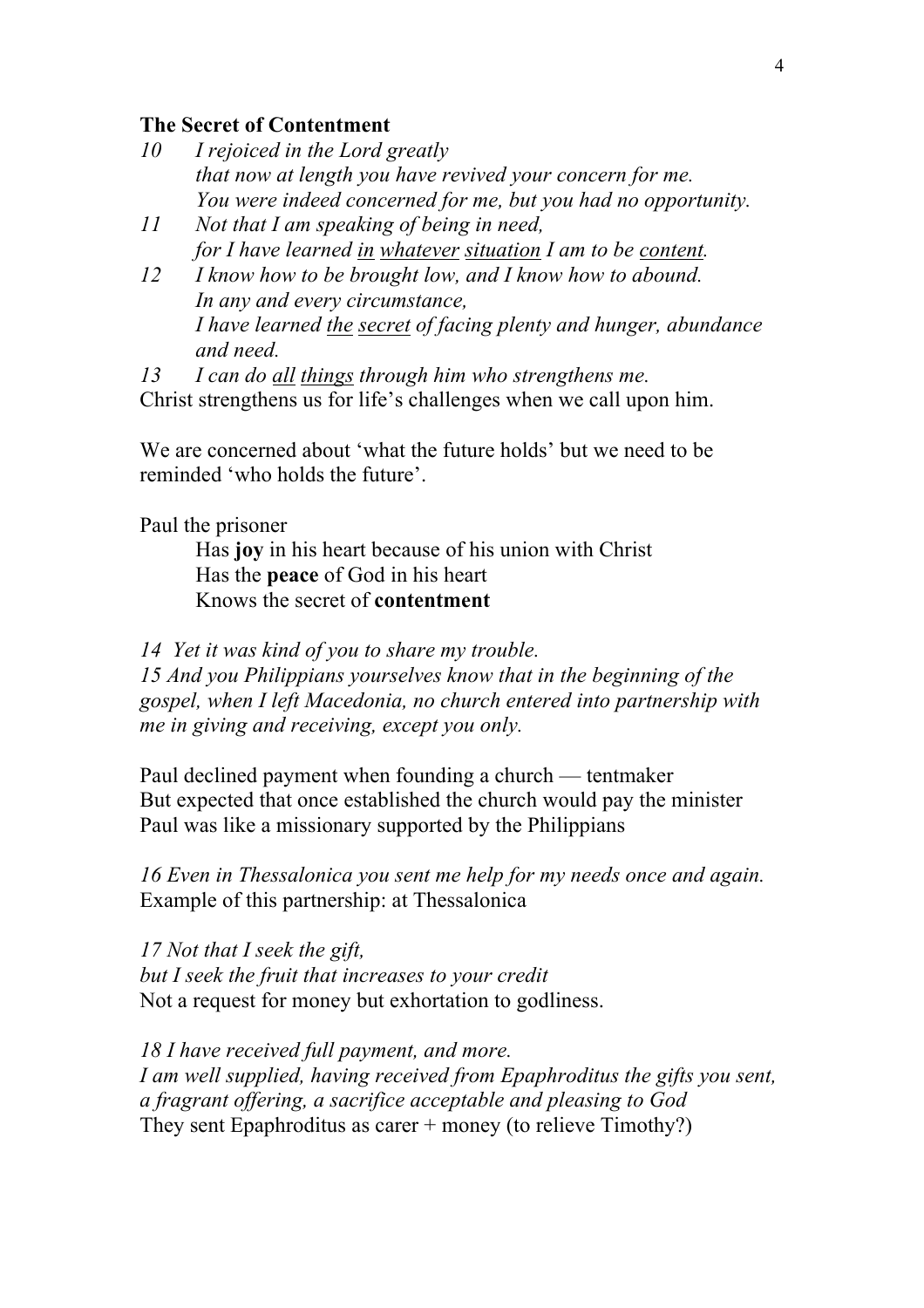*19 And my God will supply every need of yours according to his riches in glory in Christ Jesus.* 

*20 To our God and Father be glory forever and ever. Amen.* Wonderful promise

The Philippians sent Paul money in nearby Thessalonica, to distant Corinth (2 Corinthians 11:9), and now also to far distant Rome. Money that is sent is a tangible expression of 'fellowship' (*koinōnia*).

*21 Greet every saint in Christ Jesus. The brothers who are with me greet you. 22 All the saints greet you, especially those of Caesar's household.* Paul no longer under 'house arrest' but under trial in or near the Praetorian Barracks. Paul had evidently brought the gospel message to the family of Nero

Caesar (wife Poppaea?, servants, children)

*23 The grace of the Lord Jesus Christ be with your spirit.*

## **Reflection**

- 1. Paul urged his *true companion* to help these women get over their differences. Jesus: 'Blessed are the peacemakers' (not the troublemakers).
- 2. He urges, 'rejoice in the Lord always' reminding us that we are eternally secure 'in the Lord', something about which we should actively remind ourselves.
- 3. Are we anxious? Our Father gives us his peace as we tell him the things about which we are anxious. God's peace surpasses all understanding and will guard your hearts and your minds in Christ Jesus.
- 4. There is much that is ugly and unedifying around us. Paul exhorts us to appreciate things of true beauty consistent with God who created all things that he made 'good...very good'.
- 5. We learn with Paul the secret of God-given contentment learning to commit things and people who generate anxiety to our loving and Almighty Father.